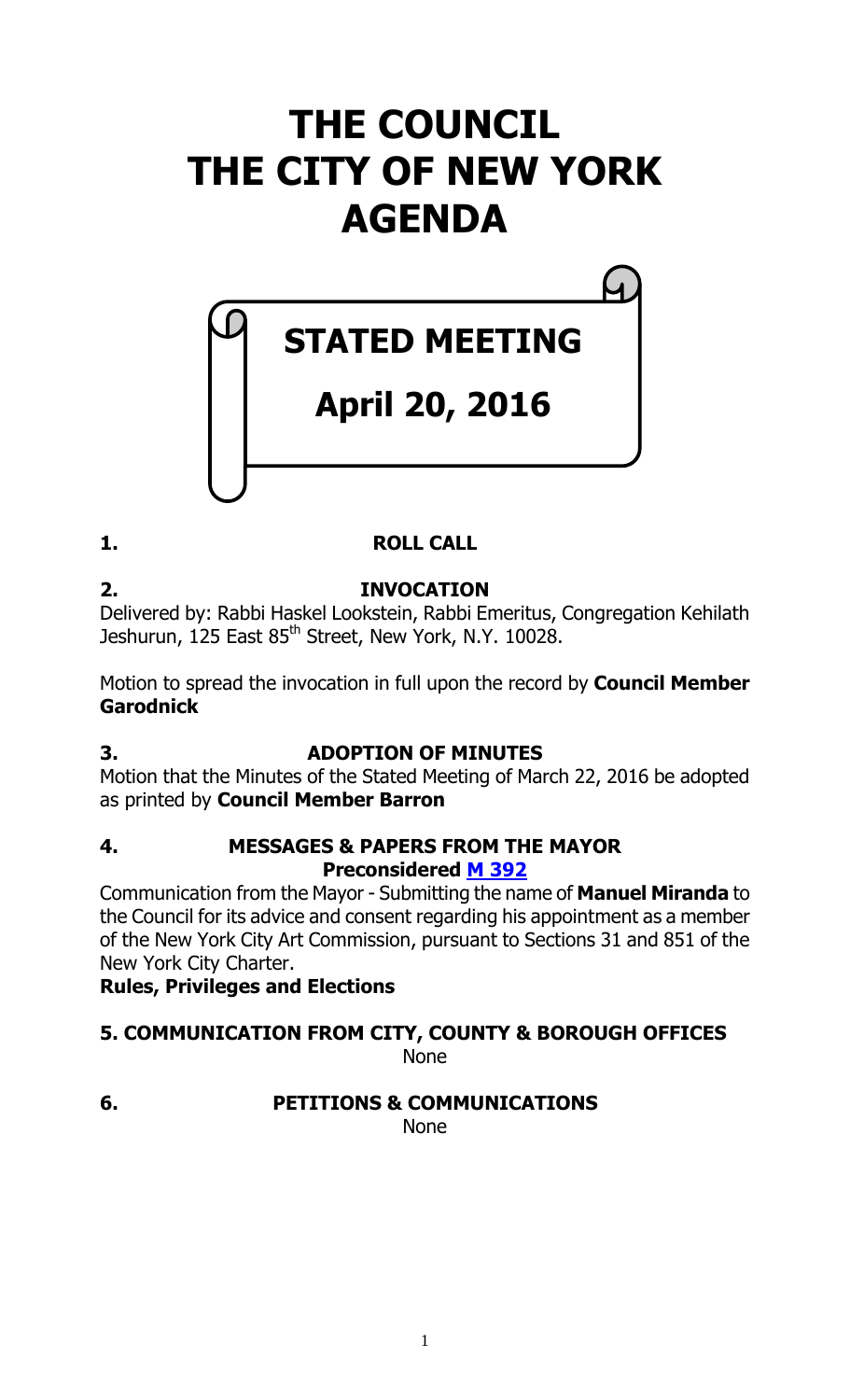#### **7. LAND USE CALL-UPS M [393](http://legistar.council.nyc.gov/LegislationDetail.aspx?ID=2694013&GUID=F03C59F8-23CF-487D-9674-BB950356F5CA&Options=ID|Text|&Search=)**

By Council Member Van Bramer:

Pursuant to Rule 11.20.b of the Council and Section 197-d (b)(3) of the New York City Charter, the Council hereby resolves that the action of the City Planning Commission on Uniform Land Use Review Procedure Application No. **C 050319 MMQ** shall be subject to Council review.

# **Roll Call**

- **8. COMMUNICATION FROM THE SPEAKER**
- **9. DISCUSSION OF GENERAL ORDERS**
- **10. REPORT OF SPECIAL COMMITTEES** None

#### **11. REPORTS OF STANDING COMMITTEES Report of the Committee on Civil Service and Labor [Int 1004-A](http://legistar.council.nyc.gov/LegislationDetail.aspx?ID=2515189&GUID=996EDB08-31D8-45B9-9531-E1E1C7C7B21C&Options=Advanced&Search=)**

An Amended Local Law to repeal section 22-505 of the administrative code of the city of New York, relating to displaced building service workers and to reenact such section.

# **Amended and Coupled on GO**

#### **Report of the Committee on Finance Preconsidered Res [1040](http://legistar.council.nyc.gov/LegislationDetail.aspx?ID=2688386&GUID=95DACD9C-7B53-4F96-947D-FBEB1C7E564B&Options=ID|Text|&Search=)**

Resolution approving the new designation and changes in the designation of certain organizations to receive funding in the Expense Budget. **Coupled on GO**

# **Report of the Committee on Health**

**[Int 902-A](http://legistar.council.nyc.gov/LegislationDetail.aspx?ID=2460446&GUID=BD95524A-A1A7-4B96-BD57-70142322453B&Options=Advanced&Search=)**

An Amended Local Law to amend the administrative code of the city of New York, in relation to requiring defibrillators at baseball fields where youth leagues play.

#### **Amended and Coupled on GO**

# **Report of the Committee on Housing and Buildings [Int 831-A](http://legistar.council.nyc.gov/LegislationDetail.aspx?ID=2352295&GUID=A5CE55BB-DD28-4FC9-9AD0-9EBA7771EE5F&Options=Advanced&Search=)**

An Amended Local Law to amend the administrative code of the city of New York, in relation to permit filing fees for new buildings and alterations.

# **Amended and Coupled on GO**

# **[Int 1118](http://legistar.council.nyc.gov/LegislationDetail.aspx?ID=2599060&GUID=C1CF15A3-2023-4CDF-80AA-B2F08AA6BAC0&Options=Advanced&Search=)**

A Local Law to amend the administrative code of the city of New York, in relation to exemption from taxation of alterations and improvements to multiple dwellings.

# **Coupled on GO**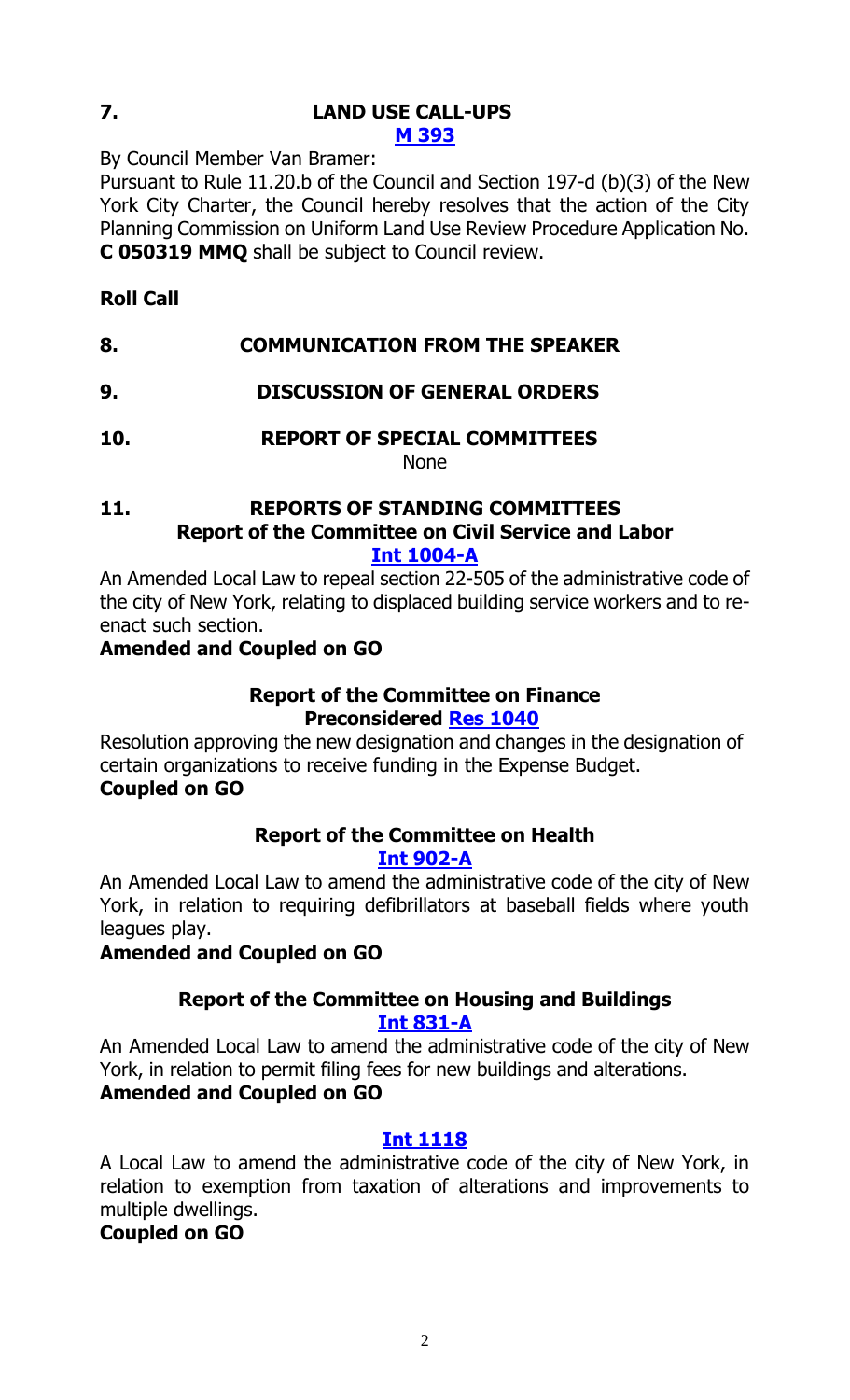#### **[Int 1119](http://legistar.council.nyc.gov/LegislationDetail.aspx?ID=2599061&GUID=DCE11CD0-65F2-4CBD-9E04-A93342D9C065&Options=Advanced&Search=)**

A Local Law to amend the administrative code of the city of New York, in relation to tax exemption and abatement for certain rehabilitated buildings as authorized by section 488-a of the real property tax law. **Coupled on GO**

#### **Report of the Committee on Land Use [L.U. 341](http://legistar.council.nyc.gov/LegislationDetail.aspx?ID=2593233&GUID=49C4745A-43E5-416D-891D-B2469B387BA0&Options=Advanced&Search=)**

Application No. **C 160035 ZMK** submitted by the New York City Department of City Planning pursuant to Sections 197-c and 201 of the New York City Charter for an amendment of the Zoning Map, Section Nos. 17c and 17d, Borough of Brooklyn, Community Boards 5 and 16, Council Districts 37 and 42. **Approved with Modifications and Referred to the City Planning Commission pursuant to Rule 11.70(b) of the Rules of the Council and Section 197-(d) of the New York City Charter.**

#### **[L.U. 342](http://legistar.council.nyc.gov/LegislationDetail.aspx?ID=2593279&GUID=1C657E0B-8F0E-4CA5-82F4-1C294EB376EC&Options=Advanced&Search=)**

Application No. **C 160037 HUK** submitted by the New York City Department of Housing Preservation and Development pursuant to Section 505 of Article 15 of the General Municipal (Urban Renewal) Law of New York State and Section 197-c of the New York City Charter for an amendment to the Dinsmore-Chestnut Urban Renewal Plan for the Dinsmore-Chestnut Urban Renewal Area, Borough of Brooklyn, Community Boards 5, Council Districts 37. **Approved with Modifications and Referred to the City Planning Commission pursuant to Rule 11.70(b) of the Rules of the Council and Section 197-(d) of the New York City Charter.**

#### **[L.U. 343](http://legistar.council.nyc.gov/LegislationDetail.aspx?ID=2593280&GUID=44FDF7B6-6DFF-46D2-9E6E-55F23CC9D7AB&Options=Advanced&Search=)**

Application No. **C 160042 HDK** submitted by the New York City Department of Housing Preservation and Development pursuant to Section 197-c of the New York City Charter, for the disposition of City-owned property comprising Site A (Block 4142, Lot 32), within the Dinsmore-Chestnut Urban Renewal Area, Borough of Brooklyn, Community Board 5, Council Districts 37.

# **Approved with Modifications and Referred to the City Planning Commission pursuant to Rule 11.70(b) of the Rules of the Council and Section 197-(d) of the New York City Charter.**

#### **[L.U. 344](http://legistar.council.nyc.gov/LegislationDetail.aspx?ID=2593281&GUID=AD36D106-40AB-416E-929D-BF5B35C21156&Options=Advanced&Search=)**

Application No. **N 160050 ZRK** submitted by the New York City Department of City Planning pursuant to Section 201 of the New York City Charter, for an amendment of the Zoning Resolution of the City of New York, for the purpose of establishing Special Mixed Use District 16, establishing Special Enhanced Commercial Districts, and establishing a Mandatory Inclusionary Housing Area, Borough of Brooklyn, Community Boards 5 and 16, Council Districts 37 and 42. **Approved with Modifications and Referred to the City Planning Commission pursuant to Rule 11.70(b) of the Rules of the Council and Section 197-(d) of the New York City Charter.**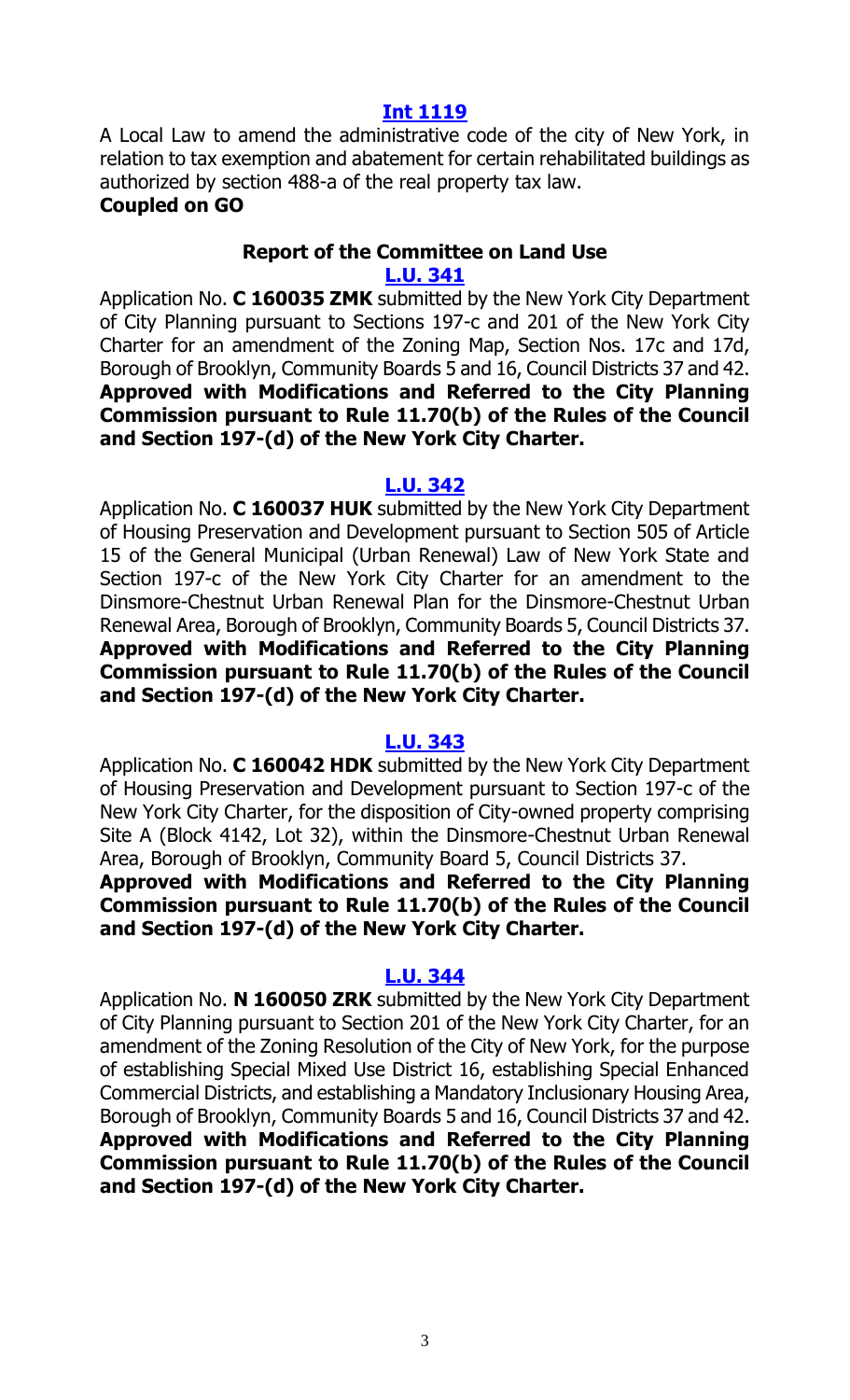# **[L.U. 348](http://legistar.council.nyc.gov/LegislationDetail.aspx?ID=2636859&GUID=97E1AF36-C5CC-40C0-99F0-E2E8FA6B4B43&Options=Advanced&Search=) & Res [1043](http://legistar.council.nyc.gov/LegislationDetail.aspx?ID=2693550&GUID=1D01DC0D-0FA8-4059-BCCC-0126CB11483A&Options=ID%7cText%7c&Search=)**

Application No. **C 160097 PPQ** submitted by the Department of Small Business Services, pursuant to Section 197-c of the New York City Charter, for the disposition of a lease to Flight Center Hotel, LLC, located at Building 60 at JFK International Airport, Block 14260, p/o Lot 1, pursuant to zoning, Borough of Queens, Community Districts 10, 12 and 13, Council District 28. This application is subject to review and action by the Land Use Committee only if appealed to the Council pursuant to Charter Section 197-d(b)(2) or called up by vote of the Council pursuant to Charter Section 197-d(b)(3).

#### **Coupled on GO**

# **[L.U. 349](http://legistar.council.nyc.gov/LegislationDetail.aspx?ID=2636860&GUID=F6D35C9E-2E0F-4945-B98C-35D32A8AEE4D&Options=Advanced&Search=) & Res [1044](http://legistar.council.nyc.gov/LegislationDetail.aspx?ID=2693551&GUID=3F63344A-F602-4BA3-8E64-FCAAA5ED53F4&Options=ID|Text|&Search=)**

Application No. **20165422 HAX** submitted by New York City Department of Housing Preservation and Development pursuant to Section 114, 122(l), 123, and 125 of the Private Housing Finance Law for approval of a new tax exemption, project summary, voluntary dissolution of the current owner, and conveyance from the current owner to a new owner of properties located at Block 2603, Lots 67, 73, 78, Borough of the Bronx, Community Board 2, Council District 8.

# **Coupled on GO**

# **[L.U. 353](http://legistar.council.nyc.gov/LegislationDetail.aspx?ID=2636864&GUID=D2077584-0FEF-441E-9530-ED1F64172A49&Options=Advanced&Search=) & Res [1045](http://legistar.council.nyc.gov/LegislationDetail.aspx?ID=2693558&GUID=7D0AAEAA-8D63-4950-9C88-F755D9F5E741&Options=ID|Text|&Search=)**

Application No. **20165426 HAX** submitted by New York City Department of Housing Preservation and Development pursuant to Section 577 of the Private Housing Finance Law for an amendment to a previously approved real property tax exemption for property located at Block 2934, Lots 23, 26, 29 and 31; Block 2662, Lot 10; Block 2668, Lots 30 and 33; Block 2669, Lots 6 and 47; Block 2685, Lot 48; Block 2799, Lot 18; Block 2869, Lot 142; Block 2877, Lot 268; Block 2879, Lots 68 and 69; Block 2890, Lot 17; Block 2892, Lot 38; Block 2903, Lots 3, 41, 43 and 44; Block 2971, Lots 10, 12 and 14; and Block 3776, Lot 44; Borough of the Bronx; Community Districts 2, 3, 5, and 9; Council Districts 14, 15, 16, 17, and 18.

#### **Coupled on GO**

# **[L.U. 354](http://legistar.council.nyc.gov/LegislationDetail.aspx?ID=2683901&GUID=3990F43B-6BA4-4FFF-B92C-2B916546623D&Options=Advanced&Search=) & Res [1046](http://legistar.council.nyc.gov/LegislationDetail.aspx?ID=2693559&GUID=96EBA532-86BC-4E42-AE4E-8FBE7256F2CF&Options=ID|Text|&Search=)**

Application No. **20165357 TCM** pursuant to Section 20-226 of the Administrative Code of the City of New York, concerning the petition of 289 Bleecker Restaurant LLC, for a revocable consent to establish, maintain and operate an unenclosed sidewalk café located at 289 Bleecker Street, Borough of Manhattan, Community Board 2, Council District 3. This application is subject to review and action by the Land Use Committee only if called-up by vote of the Council pursuant to Rule 11.20b of the Council and Section 20-226 of the New York City Administrative Code.

# **Coupled on GO**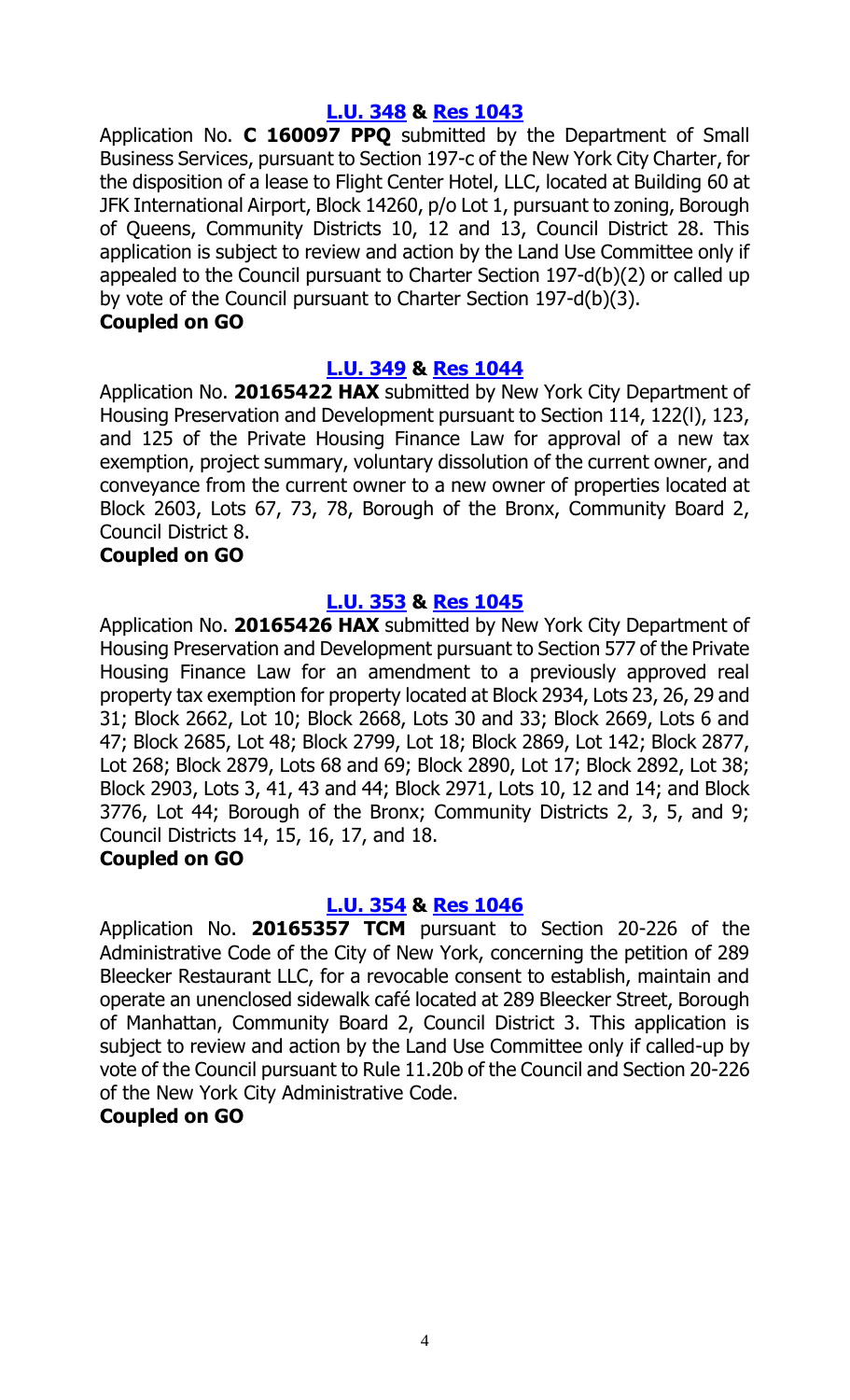# **[L.U. 355](http://legistar.council.nyc.gov/LegislationDetail.aspx?ID=2683902&GUID=F0B12BD7-2900-4C2F-A64E-60C6FBB5C932&Options=Advanced&Search=) & Res [1047](http://legistar.council.nyc.gov/LegislationDetail.aspx?ID=2693560&GUID=EF6AF1A5-DA8B-467B-878A-719BEF753987&Options=ID|Text|&Search=)**

Application No. **C 160065 ZMX** submitted by the New York City Department of City Planning pursuant to Sections 197-s and 201 of the New York City for an amendment of the Zoning Map, Section No. 2a, changing property from an R7A district to an R4A district, Borough of the Bronx, Community Board 12, Council District 12.

# **Coupled on GO**

# **[L.U. 356](http://legistar.council.nyc.gov/LegislationDetail.aspx?ID=2683903&GUID=25C42EED-2E97-4DC5-A5B5-853586E9C0D8&Options=Advanced&Search=) & Res [1048](http://legistar.council.nyc.gov/LegislationDetail.aspx?ID=2693561&GUID=5BEAF471-627C-4D3E-BB86-AB7950F3FB4D&Options=ID|Text|&Search=)**

Application No. **20165481 HAX** submitted by New York City Department of Housing Preservation and Development pursuant to Section 577 of the Private Housing Finance Law and for an amendment to a previously approved real property tax exemption for property located at Block 2621, Lot 1 and Block 2632, Lot 1, Borough of the Bronx, Community Board 3, Council District 16. **Coupled on GO**

# **Report of the Committee on Public Safety**

# **[Int 809-A](http://legistar.council.nyc.gov/LegislationDetail.aspx?ID=2352221&GUID=E1474552-46B8-4DC8-B038-19FBA8464AF3&Options=ID%7c&Search=809)**

An Amended Local Law to amend the administrative code of the city of New York, in relation to the coordination and targeted delivery of social services in priority areas.

# **Amended and Coupled on GO**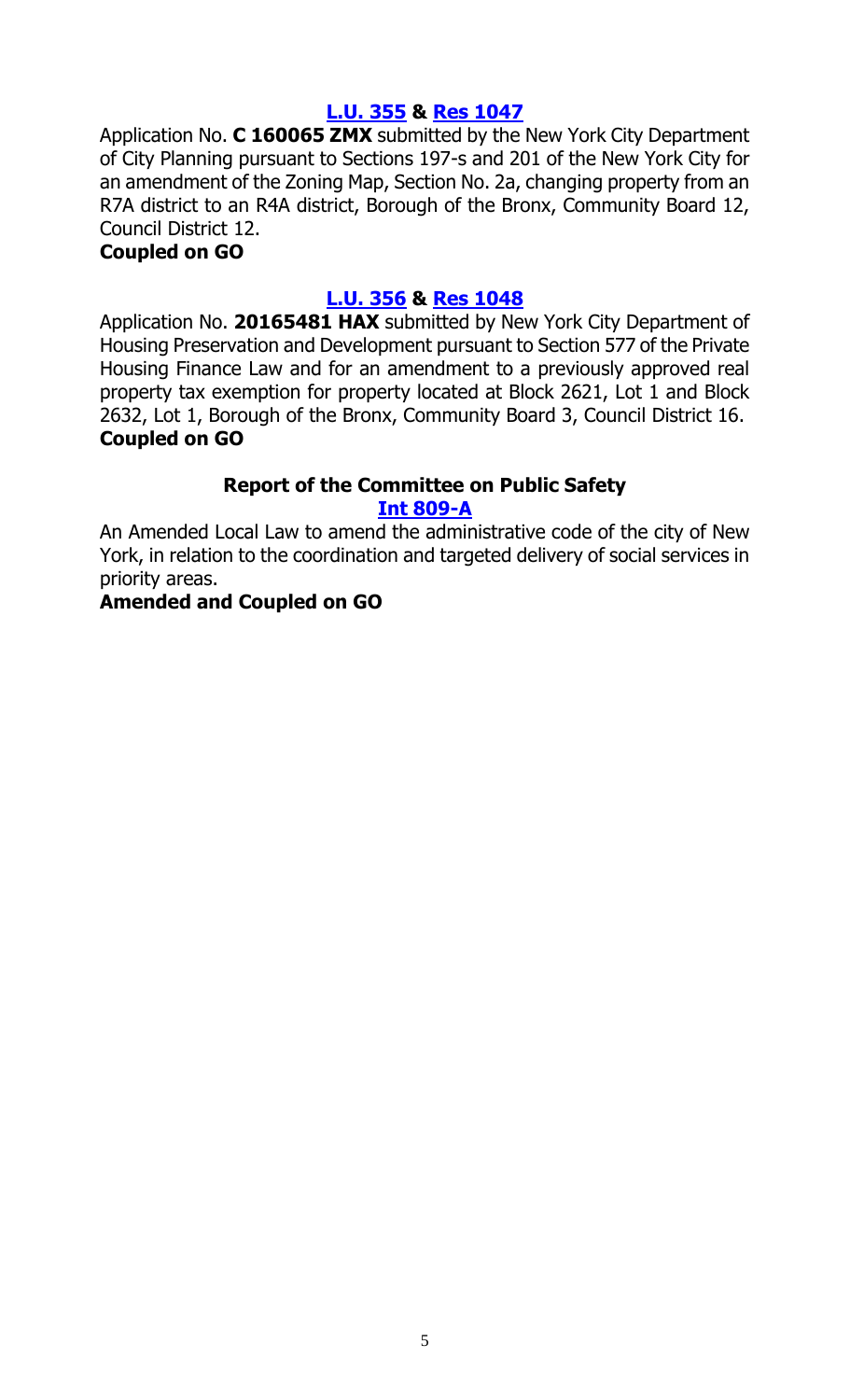# **Report of the Committee on Rules, Privileges and Elections [M 388](http://legistar.council.nyc.gov/LegislationDetail.aspx?ID=2683891&GUID=62C1B1F2-A431-424F-8B09-762A2B5FD540&Options=Advanced&Search=)**

Report of the Committee on Rules, Privileges and Elections approving the re-appointment by the Mayor of

# **Frank V. Carone**

As a member of the New York City Taxi and Limousine Commission

The Committee on Rules, Privileges and Elections respectfully reports:

Pursuant to §§ 31 and 2301 of the *New York City Charter*, the Committee on Rules, Privileges and Elections, hereby approves the reappointment by the Mayor of Frank V. Carone as a member of the New York City Taxi and Limousine Commission to serve the remainder of a seven-year term that expires on January 31, 2022.

This matter was referred to the Committee on April 7, 2016.

# **Res [1049](http://legistar.council.nyc.gov/LegislationDetail.aspx?ID=2694030&GUID=B4857AA9-5BC6-474C-BA54-DD06567F6922&Options=ID|Text|&Search=)**

# **RESOLUTION APPROVING THE REAPPOINTMENT BY THE MAYOR OF FRANK V. CARONE AS A MEMBER OF THE NEW YORK CITY TAXI AND LIMOUSINE COMMISSION**

By Council Member Lander:

RESOLVED, that pursuant to §§ 31 and 2301 of the New York City Charter, the Council does hereby approve the reappointment by the Mayor of Frank V. Carone as a member of the New York City Taxi and Limousine Commission to serve the remainder of a seven-year term that expires on January 31, 2022.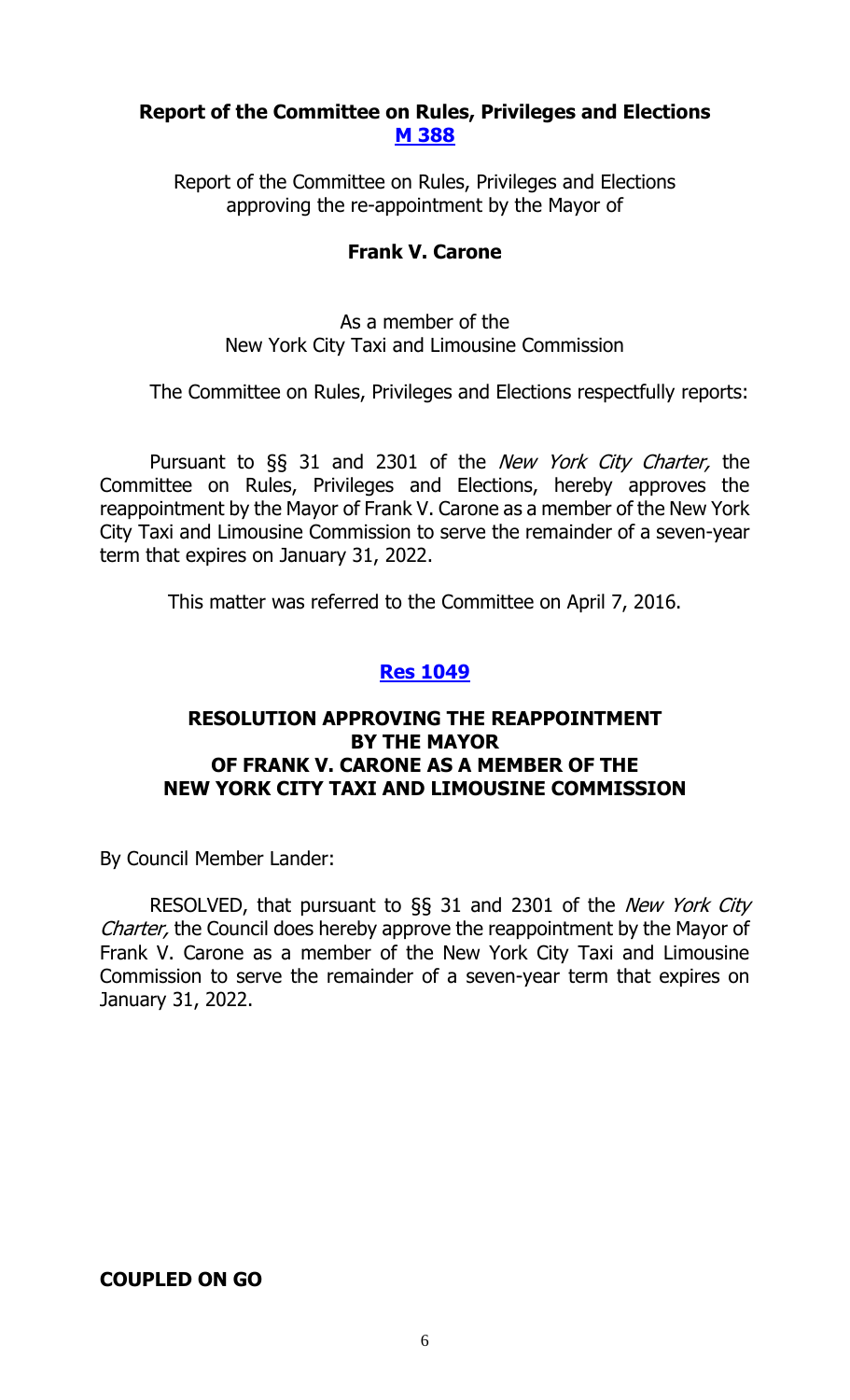# **[M 389](http://legistar.council.nyc.gov/LegislationDetail.aspx?ID=2683892&GUID=61634F5D-F7FD-4400-A8CD-749732B45ECD&Options=Advanced&Search=)**

Report of the Committee on Rules, Privileges and Elections approving the re-appointment by the Mayor of

# **Lauvienska Polanco**

As a member of the New York City Taxi and Limousine Commission

The Committee on Rules, Privileges and Elections respectfully reports:

Pursuant to §§ 31 and 2301 of the New York City Charter, the Committee on Rules, Privileges and Elections, hereby approves the reappointment by the Mayor of Lauvienska Polanco as a member of the New York City Taxi and Limousine Commission to serve the remainder of a sevenyear term that expires on January 31, 2019.

This matter was referred to the Committee on April 7, 2016.

# **Res [1050](http://legistar.council.nyc.gov/LegislationDetail.aspx?ID=2694031&GUID=7FDE35AF-3B8A-4A50-AA20-08695EC623C8&Options=ID|Text|&Search=)**

# **RESOLUTION APPROVING THE REAPPOINTMENT BY THE MAYOR OF LAUVIENSKA POLANCO AS A MEMBER OF THE NEW YORK CITY TAXI AND LIMOUSINE COMMISSION**

By Council Member Lander:

RESOLVED, that pursuant to §§ 31 and 2301 of the *New York City* Charter, the Council does hereby approve the reappointment by the Mayor of Lauvienska Polanco as a member of the New York City Taxi and Limousine Commission to serve the remainder of a seven-year term that expires on January 31, 2019.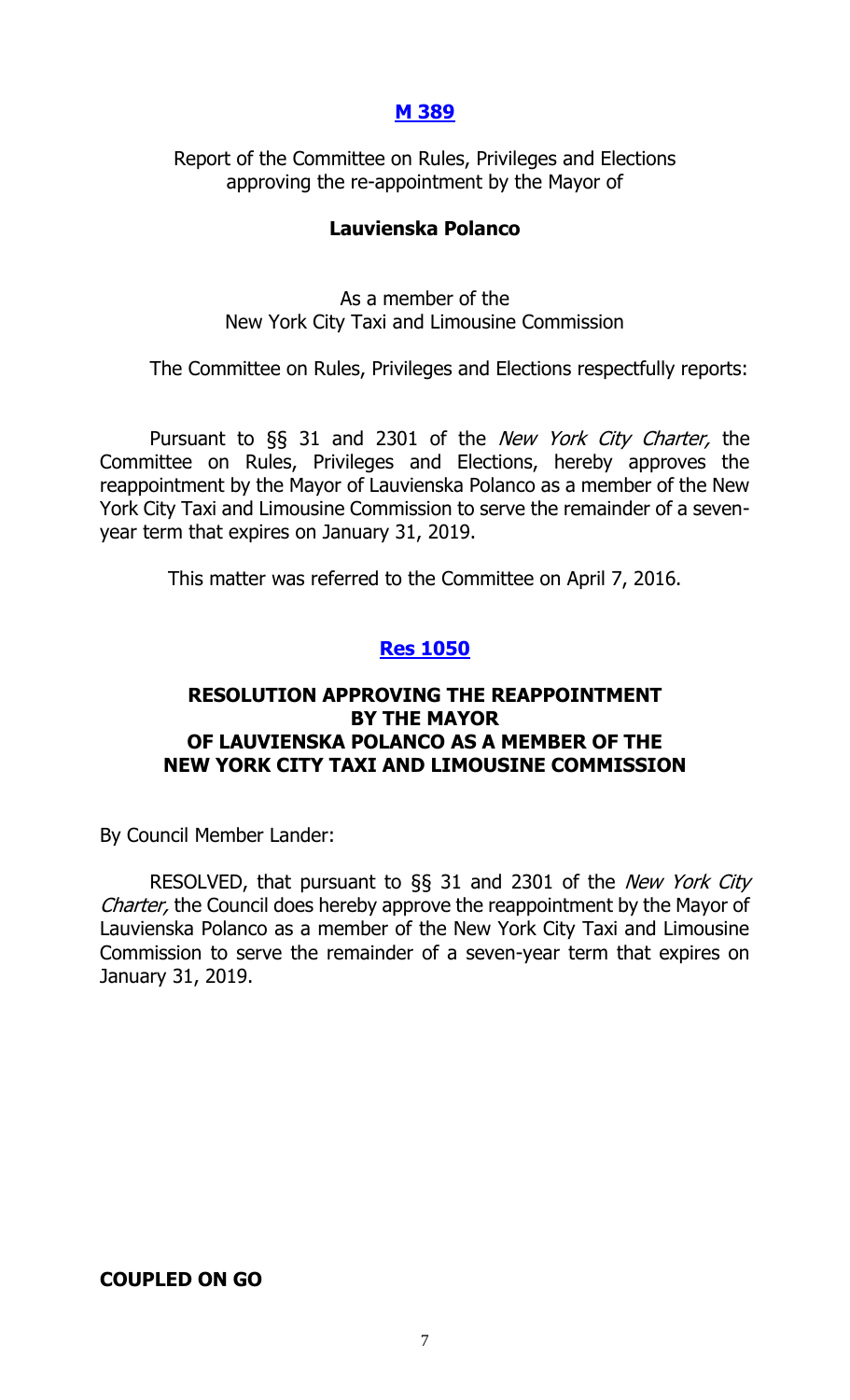# **[M 390](http://legistar.council.nyc.gov/LegislationDetail.aspx?ID=2683895&GUID=4E58E62B-8B7B-4BC1-8013-886ED9A3CFB8&Options=Advanced&Search=)**

Report of the Committee on Rules, Privileges and Elections approving the appointment by the Mayor of

#### **Jeanne Lutfy**

As a member of the New York City Landmarks Preservation Commission

The Committee on Rules, Privileges and Elections respectfully reports:

Pursuant to §§ 31 and 3020 of the New York City Charter, the Committee on Rules, Privileges and Elections, hereby approves the appointment by the Mayor of Jeanne Lutfy as a member of the New York City Landmarks Preservation Commission to serve the remainder of a three-year term that expires on June 28, 2018.

This matter was referred to the Committee on April 7, 2016.

# **Res [1051](http://legistar.council.nyc.gov/LegislationDetail.aspx?ID=2694032&GUID=7E9D1FCF-069A-4986-92C6-6E8C9C053F77&Options=ID%7cText%7c&Search=)**

# **RESOLUTION APPROVING THE APPOINTMENT BY THE MAYOR OF JEANNE LUTFY AS A MEMBER OF THE NEW YORK CITY LANDMARKS PRESERVATION COMMISSION**

By Council Member Lander:

RESOLVED, that pursuant to §§ 31 and 3020 of the New York City Charter, the Council does hereby approve the appointment by the Mayor of Jeanne Lutfy as a member of the New York City Landmarks Preservation Commission to serve the remainder of a three-year term that expires on June 28, 2018.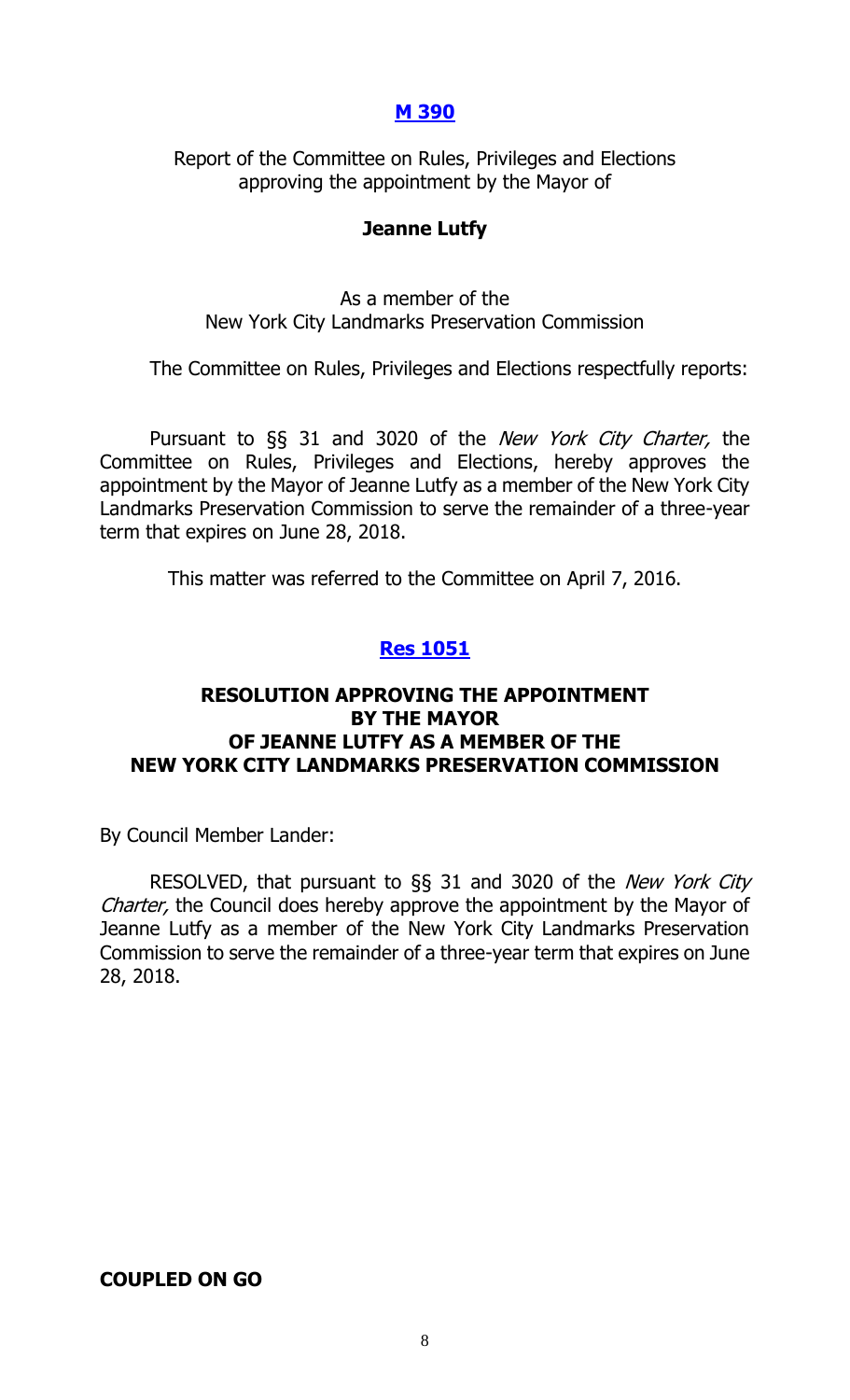# **Preconsidered M [392](http://legistar.council.nyc.gov/LegislationDetail.aspx?ID=2686420&GUID=2E71053D-EFA5-4EBE-9F99-8DF2B801DB80&Options=ID|Text|&Search=)**

Report of the Committee on Rules, Privileges and Elections approving the appointment by the Mayor of

# **Manuel Miranda**

As a member of the New York City Art Commission

The Committee on Rules, Privileges and Elections respectfully reports:

Pursuant to §§ 31 and 851 of the *New York City Charter*, the Committee on Rules, Privileges and Elections, hereby approves the appointment by the Mayor of Manuel Miranda as a member of the New York City Art Commission to serve for the remainder of a three-year term that expires on December 31, 2017.

This matter was referred to the Committee on April 20, 2016.

# **Res [1052](http://legistar.council.nyc.gov/LegislationDetail.aspx?ID=2694023&GUID=94961E09-1B8F-409B-92C7-16F2DAB7D827&Options=ID|Text|&Search=)**

# **RESOLUTION APPROVING THE APPOINTMENT BY THE MAYOR OF MANUEL MIRANDA AS A MEMBER OF THE NEW YORK CITY ART COMMISSION**

By Council Member Lander:

RESOLVED, that pursuant to §§ 31 and 851 of the New York City Charter, the Council does hereby approve the appointment by the Mayor of Manuel Miranda as a member of the New York City Art Commission for the remainder of a three-year term that expires on December 31, 2017.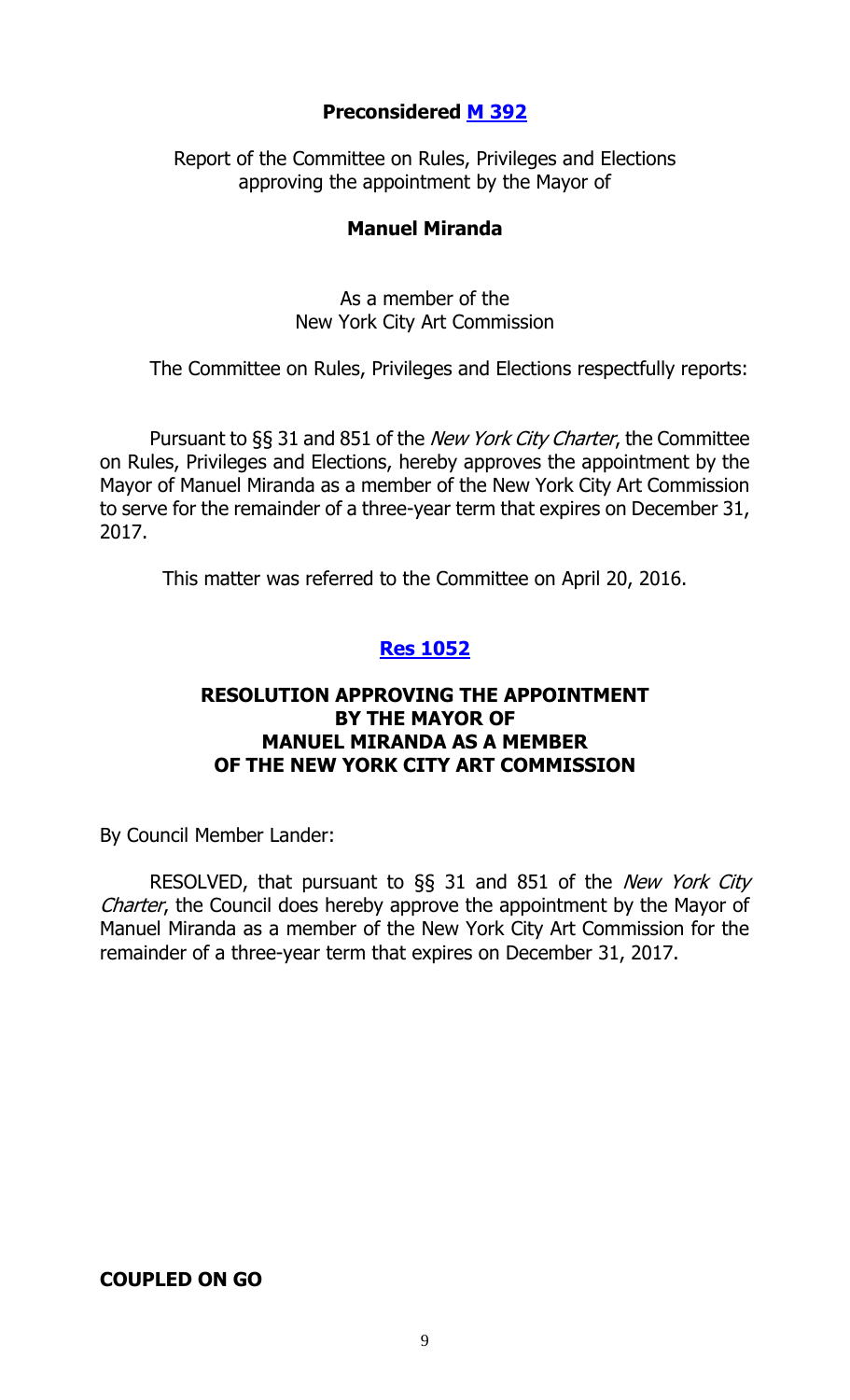# **Preconsidered M [394](http://legistar.council.nyc.gov/LegislationDetail.aspx?ID=2686416&GUID=8978DB23-2F05-47BB-9AB0-0CA315F10474&Options=ID|Text|&Search=)**

Report of the Committee on Rules, Privileges and Elections approving the redesignation by the Council of

# **Joseph A. Puma**

As a member of the New York City Civilian Complaint Review Board

The Committee on Rules, Privileges and Elections respectfully reports:

Pursuant to §440(b)(1) of the *New York City Charter*, the Committee on Rules, Privileges and Elections, hereby approves the redesignation by the Council of Joseph A. Puma as a member of the New York City Civilian Complaint Review Board to serve the remainder of a three-year term that expires on July 4, 2018.

This matter will be referred to the Committee on April 20, 2016.

# **Res [1053](http://legistar.council.nyc.gov/LegislationDetail.aspx?ID=2694024&GUID=6AA6F158-89BC-4873-A756-9C65F064CFCA&Options=ID|Text|&Search=)**

# **RESOLUTION APPROVING THE REDESIGNATION BY THE COUNCIL OF JOSEPH A. PUMA AS A MEMBER OF THE NEW YORK CITY CIVILIAN COMPLAINT REVIEW BOARD**

By Council Member Lander:

RESOLVED, that pursuant to  $\S$  440(b)(1) of the *New York City Charter*, the Council does hereby approve the redesignation by the Council of Joseph A. Puma as a member of the New York City Civilian Complaint Review Board to serve the remainder of a three-year term that expires on July 4, 2018.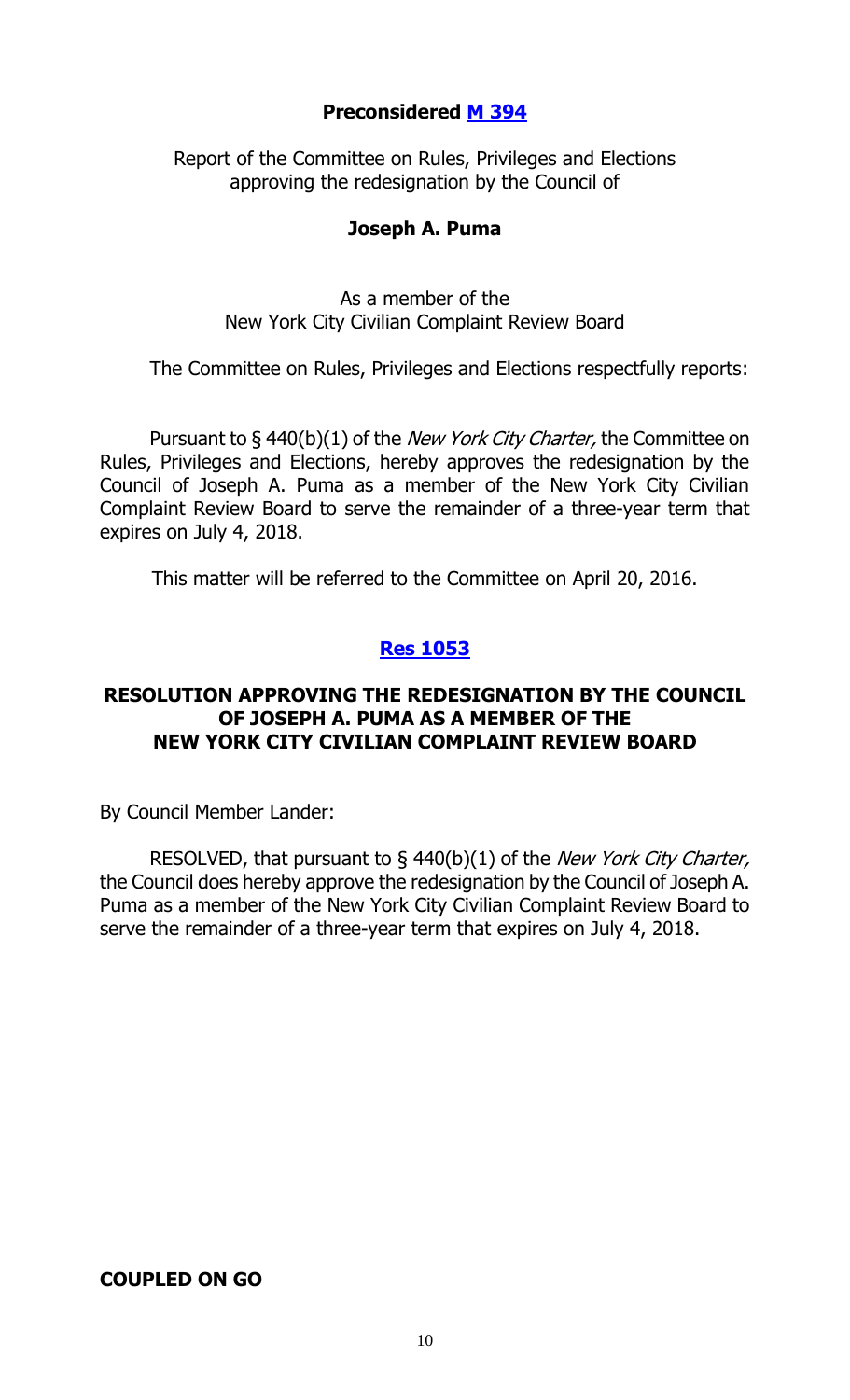# **12. GENERAL ORDER CALENDAR [L.U. 341](http://legistar.council.nyc.gov/LegislationDetail.aspx?ID=2593233&GUID=49C4745A-43E5-416D-891D-B2469B387BA0&Options=Advanced&Search=) & Res [1054](http://legistar.council.nyc.gov/LegislationDetail.aspx?ID=2691332&GUID=080FF80E-84CA-4EB8-97FA-4C01DC776304&Options=ID%7cText%7c&Search=)**

Application No. **C 160035 ZMK** submitted by the New York City Department of City Planning pursuant to Sections 197-c and 201 of the New York City Charter for an amendment of the Zoning Map, Section Nos. 17c and 17d, Borough of Brooklyn, Community Boards 5 and 16, Council Districts 37 and 42. **Coupled on GO**

# **[L.U. 342](http://legistar.council.nyc.gov/LegislationDetail.aspx?ID=2593279&GUID=1C657E0B-8F0E-4CA5-82F4-1C294EB376EC&Options=Advanced&Search=) & Res [1055](http://legistar.council.nyc.gov/LegislationDetail.aspx?ID=2691333&GUID=58A632A0-B2AA-4A41-907D-FCC8BB80C6A6&Options=ID|Text|&Search=)**

Application No. **C 160037 HUK** submitted by the New York City Department of Housing Preservation and Development pursuant to Section 505 of Article 15 of the General Municipal (Urban Renewal) Law of New York State and Section 197-c of the New York City Charter for an amendment to the Dinsmore-Chestnut Urban Renewal Plan for the Dinsmore-Chestnut Urban Renewal Area, Borough of Brooklyn, Community Boards 5, Council Districts 37. **Coupled on GO**

# **[L.U. 343](http://legistar.council.nyc.gov/LegislationDetail.aspx?ID=2593280&GUID=44FDF7B6-6DFF-46D2-9E6E-55F23CC9D7AB&Options=Advanced&Search=) & Res [1056](http://legistar.council.nyc.gov/LegislationDetail.aspx?ID=2691334&GUID=F56D47BC-2FA9-40A0-AE0A-2ECD617F3F9C&Options=ID|Text|&Search=)**

Application No. **C 160042 HDK** submitted by the New York City Department of Housing Preservation and Development pursuant to Section 197-c of the New York City Charter, for the disposition of City-owned property comprising Site A (Block 4142, Lot 32), within the Dinsmore-Chestnut Urban Renewal Area, Borough of Brooklyn, Community Board 5, Council Districts 37. **Coupled on GO**

# **[L.U. 344](http://legistar.council.nyc.gov/LegislationDetail.aspx?ID=2593281&GUID=AD36D106-40AB-416E-929D-BF5B35C21156&Options=Advanced&Search=) & Res [1057](http://legistar.council.nyc.gov/LegislationDetail.aspx?ID=2691335&GUID=8F685708-A578-4AF2-9301-21BF17DFBA51&Options=ID|Text|&Search=)**

Application No. **N 160050 ZRK** submitted by the New York City Department of City Planning pursuant to Section 201 of the New York City Charter, for an amendment of the Zoning Resolution of the City of New York, for the purpose of establishing Special Mixed Use District 16, establishing Special Enhanced Commercial Districts, and establishing a Mandatory Inclusionary Housing Area, Borough of Brooklyn, Community Boards 5 and 16, Council Districts 37 and 42. **Coupled on GO**

Commissioner of Deeds **Coupled on GO**

**Roll Call**

#### **COUPLED ON GENERAL ORDER CALENDAR Civil Service and Labor**

**[Int 1004-A](http://legistar.council.nyc.gov/LegislationDetail.aspx?ID=2515189&GUID=996EDB08-31D8-45B9-9531-E1E1C7C7B21C&Options=Advanced&Search=)** - Displaced building service workers and to re-enact such section. **A and GO**

# **Finance**

# **Preconsidered Res [1040](http://legistar.council.nyc.gov/LegislationDetail.aspx?ID=2688386&GUID=95DACD9C-7B53-4F96-947D-FBEB1C7E564B&Options=ID|Text|&Search=)** - New and changed designations of certain

organizations to receive funding. **GO**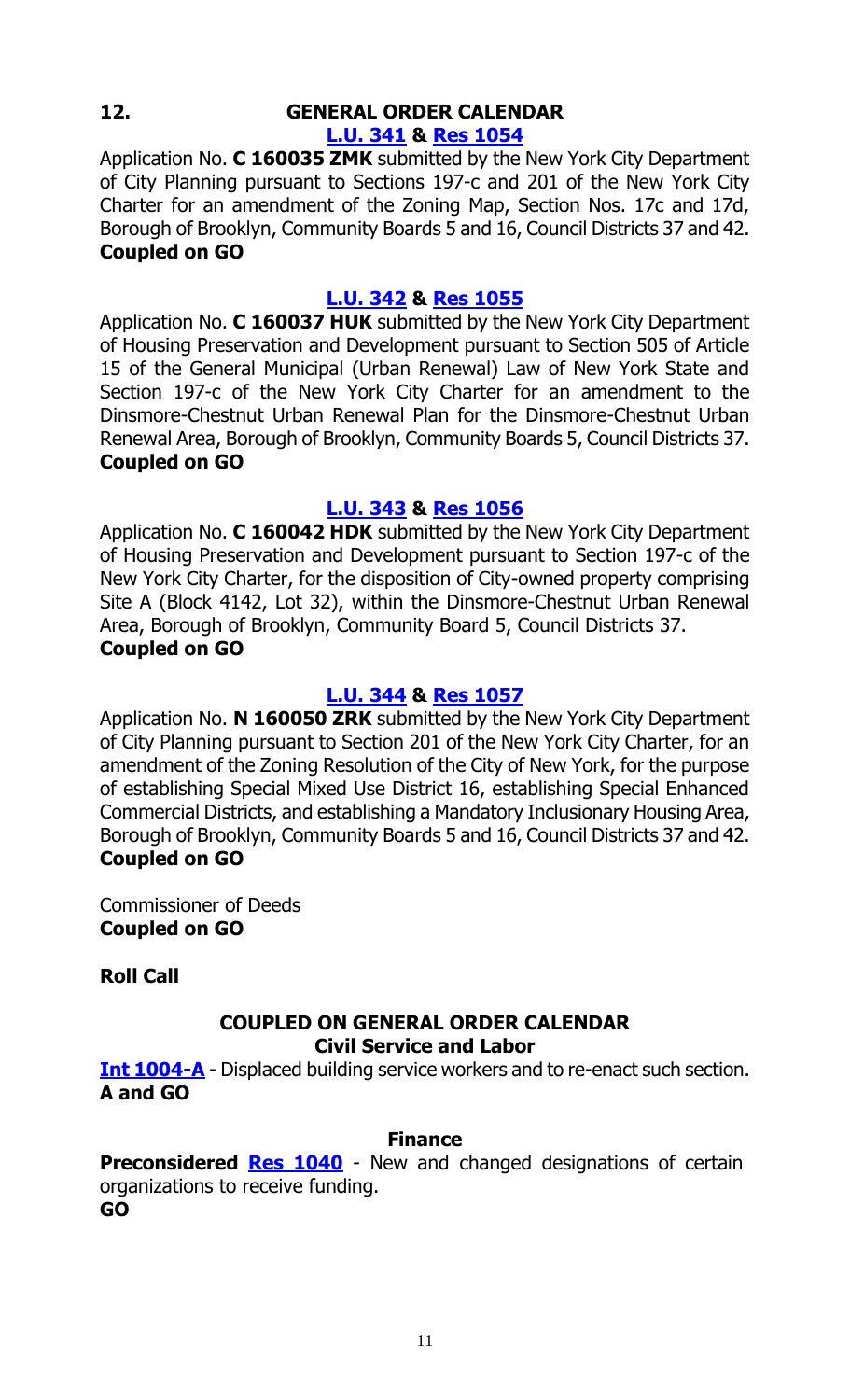# **Health**

**[Int 902-A](http://legistar.council.nyc.gov/LegislationDetail.aspx?ID=2460446&GUID=BD95524A-A1A7-4B96-BD57-70142322453B&Options=Advanced&Search=)** - Defibrillators at baseball fields where youth leagues play. **A and GO**

# **Housing and Buildings**

**[Int 831-A](http://legistar.council.nyc.gov/LegislationDetail.aspx?ID=2352295&GUID=A5CE55BB-DD28-4FC9-9AD0-9EBA7771EE5F&Options=Advanced&Search=) -** Permit filing fees for new buildings and alterations.

**A and GO**

**[Int 1118](http://legistar.council.nyc.gov/LegislationDetail.aspx?ID=2599060&GUID=C1CF15A3-2023-4CDF-80AA-B2F08AA6BAC0&Options=Advanced&Search=)** - Exemption from taxation of alterations and improvements to multiple dwellings.

**GO**

**[Int 1119](http://legistar.council.nyc.gov/LegislationDetail.aspx?ID=2599061&GUID=DCE11CD0-65F2-4CBD-9E04-A93342D9C065&Options=Advanced&Search=)** - Tax exemption and abatement for certain rehabilitated buildings as authorized by section 488-a of the real property tax law.

**GO**

# **Land Use**

**[L.U. 348](http://legistar.council.nyc.gov/LegislationDetail.aspx?ID=2636859&GUID=97E1AF36-C5CC-40C0-99F0-E2E8FA6B4B43&Options=Advanced&Search=) & Res [1043](http://legistar.council.nyc.gov/LegislationDetail.aspx?ID=2693550&GUID=1D01DC0D-0FA8-4059-BCCC-0126CB11483A&Options=ID%7cText%7c&Search=) -** App. **C 160097 PPQ,** Flight Center Hotel, LLC, Queens, Community Districts 10, 12 and 13, Council District 28.

**GO**

**[L.U. 349](http://legistar.council.nyc.gov/LegislationDetail.aspx?ID=2636860&GUID=F6D35C9E-2E0F-4945-B98C-35D32A8AEE4D&Options=Advanced&Search=) & Res [1044](http://legistar.council.nyc.gov/LegislationDetail.aspx?ID=2693551&GUID=3F63344A-F602-4BA3-8E64-FCAAA5ED53F4&Options=ID|Text|&Search=) -** App. **20165422 HAX,** Tax exemption, project summary, voluntary dissolution of the current owner, and conveyance from the current owner to a new owner of properties, Bronx, Community Board 2, Council District 8.

**GO**

**[L.U. 353](http://legistar.council.nyc.gov/LegislationDetail.aspx?ID=2636864&GUID=D2077584-0FEF-441E-9530-ED1F64172A49&Options=Advanced&Search=) & Res [1045](http://legistar.council.nyc.gov/LegislationDetail.aspx?ID=2693558&GUID=7D0AAEAA-8D63-4950-9C88-F755D9F5E741&Options=ID|Text|&Search=) -** App. **20165426 HAX,** Real Property Tax Exemption, Bronx; Community Districts 2, 3, 5, and 9; Council Districts 14, 15, 16, 17, and 18.

**GO**

**[L.U. 354](http://legistar.council.nyc.gov/LegislationDetail.aspx?ID=2683901&GUID=3990F43B-6BA4-4FFF-B92C-2B916546623D&Options=Advanced&Search=) & Res [1046](http://legistar.council.nyc.gov/LegislationDetail.aspx?ID=2693559&GUID=96EBA532-86BC-4E42-AE4E-8FBE7256F2CF&Options=ID|Text|&Search=) -** App. **20165357 TCM,** 289 Bleecker Restaurant LLC, sidewalk café, Manhattan, Community Board 2, Council District 3. **GO**

**[L.U. 355](http://legistar.council.nyc.gov/LegislationDetail.aspx?ID=2683902&GUID=F0B12BD7-2900-4C2F-A64E-60C6FBB5C932&Options=Advanced&Search=) & Res [1047](http://legistar.council.nyc.gov/LegislationDetail.aspx?ID=2693560&GUID=EF6AF1A5-DA8B-467B-878A-719BEF753987&Options=ID|Text|&Search=) -** App. **C 160065 ZMX,** Zoning Map, Bronx, Community Board 12, Council District 12.

**GO**

**[L.U. 356](http://legistar.council.nyc.gov/LegislationDetail.aspx?ID=2683903&GUID=25C42EED-2E97-4DC5-A5B5-853586E9C0D8&Options=Advanced&Search=) & Res [1048](http://legistar.council.nyc.gov/LegislationDetail.aspx?ID=2693561&GUID=5BEAF471-627C-4D3E-BB86-AB7950F3FB4D&Options=ID|Text|&Search=) -** App. **20165481 HAX,** Real Property Tax Exemption, Bronx, Community Board 3, Council District 16. **GO**

**Public Safety**

**[Int 809-A](http://legistar.council.nyc.gov/LegislationDetail.aspx?ID=2352221&GUID=E1474552-46B8-4DC8-B038-19FBA8464AF3&Options=ID%7c&Search=809)** - Coordination and targeted delivery of social services in priority areas.

**A and GO**

# **Rules, Privileges and Elections**

**[M 388](http://legistar.council.nyc.gov/LegislationDetail.aspx?ID=2683891&GUID=62C1B1F2-A431-424F-8B09-762A2B5FD540&Options=Advanced&Search=) & [Res 1049](http://legistar.council.nyc.gov/LegislationDetail.aspx?ID=2694030&GUID=B4857AA9-5BC6-474C-BA54-DD06567F6922&Options=ID|Text|&Search=) - Frank V. Carone -** As a member of the New York City Taxi and Limousine Commission.

**GO**

**[M 389](http://legistar.council.nyc.gov/LegislationDetail.aspx?ID=2683892&GUID=61634F5D-F7FD-4400-A8CD-749732B45ECD&Options=Advanced&Search=) & [Res 1050](http://legistar.council.nyc.gov/LegislationDetail.aspx?ID=2694031&GUID=7FDE35AF-3B8A-4A50-AA20-08695EC623C8&Options=ID|Text|&Search=) - Lauvienska Polanco -** As a member of the New York City Taxi and Limousine Commission.

**GO**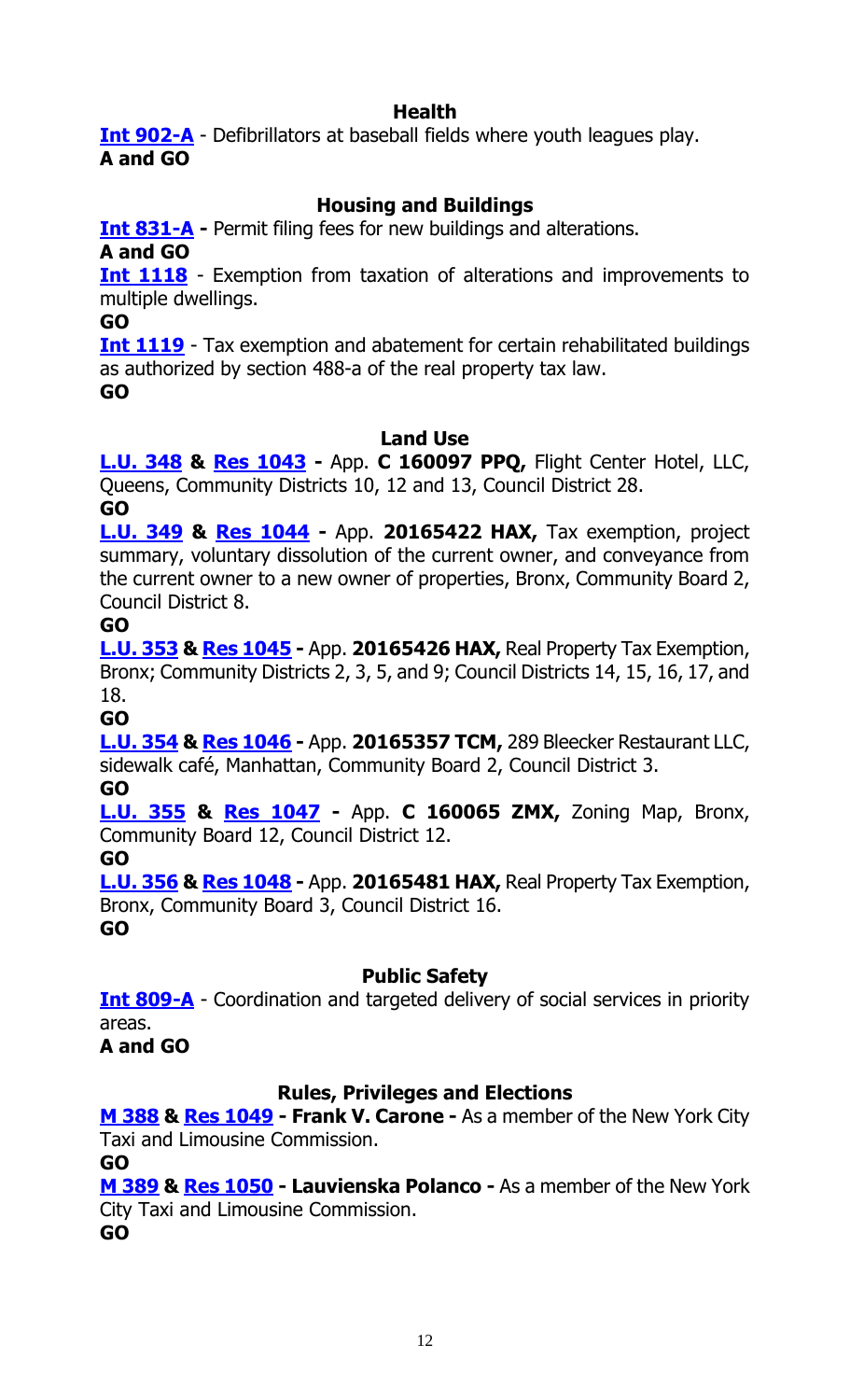**[M 390](http://legistar.council.nyc.gov/LegislationDetail.aspx?ID=2683895&GUID=4E58E62B-8B7B-4BC1-8013-886ED9A3CFB8&Options=Advanced&Search=) & [Res 1051](http://legistar.council.nyc.gov/LegislationDetail.aspx?ID=2694032&GUID=7E9D1FCF-069A-4986-92C6-6E8C9C053F77&Options=ID%7cText%7c&Search=) - Jeanne Lutfy -** As a member of the New York City Landmarks Preservation Commission.

**GO**

**Preconsidered M [392](http://legistar.council.nyc.gov/LegislationDetail.aspx?ID=2686420&GUID=2E71053D-EFA5-4EBE-9F99-8DF2B801DB80&Options=ID|Text|&Search=) & [Res 1052](http://legistar.council.nyc.gov/LegislationDetail.aspx?ID=2694023&GUID=94961E09-1B8F-409B-92C7-16F2DAB7D827&Options=ID|Text|&Search=) - Manuel Miranda -** As a member of the New York City Art Commission.

**GO**

**Preconsidered M [394](http://legistar.council.nyc.gov/LegislationDetail.aspx?ID=2686416&GUID=8978DB23-2F05-47BB-9AB0-0CA315F10474&Options=ID|Text|&Search=) & [Res 1053](http://legistar.council.nyc.gov/LegislationDetail.aspx?ID=2694024&GUID=6AA6F158-89BC-4873-A756-9C65F064CFCA&Options=ID|Text|&Search=) - Joseph A. Puma -** As a member of the New York City Civilian Complaint Review Board. **GO**

# **GENERAL ORDER CALENDAR**

**[L.U. 341](http://legistar.council.nyc.gov/LegislationDetail.aspx?ID=2593233&GUID=49C4745A-43E5-416D-891D-B2469B387BA0&Options=Advanced&Search=) & Res [1054](http://legistar.council.nyc.gov/LegislationDetail.aspx?ID=2691332&GUID=080FF80E-84CA-4EB8-97FA-4C01DC776304&Options=ID%7cText%7c&Search=) -** App. **C 160035 ZMK,** Zoning Map, Brooklyn, Community Boards 5 and 16, Council Districts 37 and 42. **GO**

**[L.U. 342](http://legistar.council.nyc.gov/LegislationDetail.aspx?ID=2593279&GUID=1C657E0B-8F0E-4CA5-82F4-1C294EB376EC&Options=Advanced&Search=) & Res [1055](http://legistar.council.nyc.gov/LegislationDetail.aspx?ID=2691333&GUID=58A632A0-B2AA-4A41-907D-FCC8BB80C6A6&Options=ID|Text|&Search=) -** App. **C 160037 HUK,** Dinsmore-Chestnut Urban Renewal Area, Brooklyn, Community Boards 5, Council Districts 37.

**GO**

**[L.U. 343](http://legistar.council.nyc.gov/LegislationDetail.aspx?ID=2593280&GUID=44FDF7B6-6DFF-46D2-9E6E-55F23CC9D7AB&Options=Advanced&Search=) & Res [1056](http://legistar.council.nyc.gov/LegislationDetail.aspx?ID=2691334&GUID=F56D47BC-2FA9-40A0-AE0A-2ECD617F3F9C&Options=ID|Text|&Search=) -** App. **C 160042 HDK,** Dinsmore-Chestnut Urban Renewal Area, Brooklyn, Community Board 5, Council Districts 37. **GO**

**[L.U. 344](http://legistar.council.nyc.gov/LegislationDetail.aspx?ID=2593281&GUID=AD36D106-40AB-416E-929D-BF5B35C21156&Options=Advanced&Search=) & Res [1057](http://legistar.council.nyc.gov/LegislationDetail.aspx?ID=2691335&GUID=8F685708-A578-4AF2-9301-21BF17DFBA51&Options=ID|Text|&Search=) -** App. **N 160050 ZRK,** Zoning Resolution, Brooklyn, Community Boards 5 and 16, Council Districts 37 and 42. **GO**

Commissioner of Deeds **GO**

# **Roll Call**

# **13. INTRODUCTION & READING OF BILLS**

See Attached

# **14. DISCUSSION OF RESOLUTIONS**

**15. RESOLUTIONS**

# **[Res 375](http://legistar.council.nyc.gov/LegislationDetail.aspx?ID=1890953&GUID=A7AE4C36-D944-4BC4-ABA6-3EFE563F646A&Options=Advanced&Search=)**

Resolution calling upon New York State Department of Education to include lessons on climate change in K-12 schools' curriculum.

# **Adopted by the Committee on Education**

# **[Res 1013-A](http://legistar.council.nyc.gov/LegislationDetail.aspx?ID=2635883&GUID=ED285B3B-6AE5-49FC-B39C-64AC66F8E49C&Options=Advanced&Search=)**

An Amended Resolution calling upon the City of New York to make Earth Day 2016 a car-free day for private and all non-essential city vehicles. **Amended and Adopted by the Committee on Transportation**

- **16. GENERAL DISCUSSION**
- **17. EXTENSION OF REMARKS**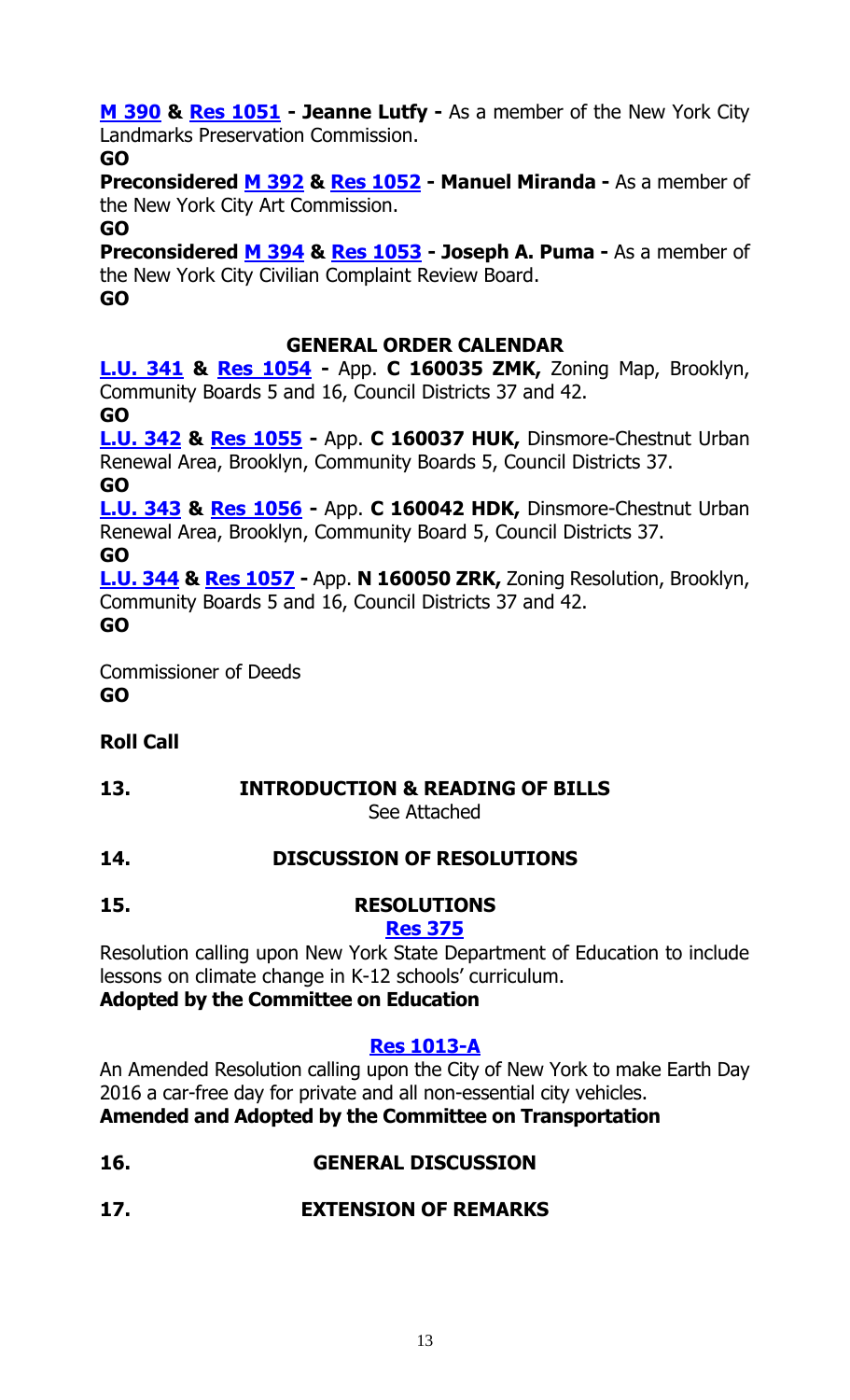# **INTRODUCTION AND READING OF BILLS**

#### **[Res 1035](http://legistar.council.nyc.gov/LegislationDetail.aspx?ID=2694027&GUID=3ED5557C-3003-4E50-9EE1-9862DFD17CB1&Options=ID%7cText%7c&Search=)**

By The Speaker (Council Member Mark-Viverito):

Resolution calling upon the New York State Office of Temporary and Disability Assistance to promulgate a rule which would increase the current public assistance shelter allowance amounts in New York City.

# **General Welfare**

# **[Int 1158](http://legistar.council.nyc.gov/LegislationDetail.aspx?ID=2693988&GUID=ABA7DCA9-5DFB-4CD8-B0E9-25083EA72D0E&Options=ID|Text|&Search=)**

By Council Members Borelli, Vacca and Matteo:

A Local Law in relation to a report on the routing of cellular 9-1-1 calls near the geographic boundaries of the city of New York.

# **Technology**

# **[Int 1159](http://legistar.council.nyc.gov/LegislationDetail.aspx?ID=2693990&GUID=D625FFCD-81C3-4673-9E26-A404983B9B55&Options=ID|Text|&Search=)**

By Council Member Constantinides:

A Local Law to amend the administrative code of the city of New York in relation to the installation of solar water heating and thermal energy systems on city-owned buildings.

# **Governmental Operations**

# **[Int 1160](http://legistar.council.nyc.gov/LegislationDetail.aspx?ID=2693992&GUID=876F7164-3359-4398-AADF-11E141D3A1F5&Options=ID|Text|&Search=)**

By Council Members Constantinides and Richards (in conjunction with the Mayor):

A Local Law to amend the administrative code of the city of New York, in relation to the installation of sub-meters in certain tenant spaces.

# **Housing and Buildings**

# **[Int 1161](http://legistar.council.nyc.gov/LegislationDetail.aspx?ID=2693987&GUID=E8E248A4-38DC-4353-9B36-905A53E7E55F&Options=ID|Text|&Search=)**

By Council Members Crowley, Cumbo, Johnson and Rosenthal: A Local Law to amend the administrative code of the city of New York, in relation to reporting on HPV vaccination rates.

# **Health**

# **[Int 1162](http://legistar.council.nyc.gov/LegislationDetail.aspx?ID=2693989&GUID=4E2387BF-9D7B-4738-B378-408B4F68F7BE&Options=ID|Text|&Search=)**

By Council Members Crowley, Cumbo, Johnson and Rosenthal: A Local Law to amend the administrative code of the city of New York, in relation to reporting on the use of long-acting reversible contraceptives. **Health**

# **[Res 1036](http://legistar.council.nyc.gov/LegislationDetail.aspx?ID=2694025&GUID=DDB67B49-40DC-4E03-BB64-5512F6323977&Options=ID|Text|&Search=)**

By Council Members Cumbo and Williams:

Resolution calling upon the New York City Department of Education to include age-appropriate gun violence prevention curriculum in all schools. **Education**

# **[Res 1037](http://legistar.council.nyc.gov/LegislationDetail.aspx?ID=2694022&GUID=DD01A578-ABE5-4BF5-A054-973A97C4652D&Options=ID|Text|&Search=)**

By Council Members Dickens and Cornegy:

Resolution calling upon the State Legislature to pass, and the Governor to sign, legislation that would create a tax incentive for small businesses to hire from within the communities in which they are located.

# **Finance**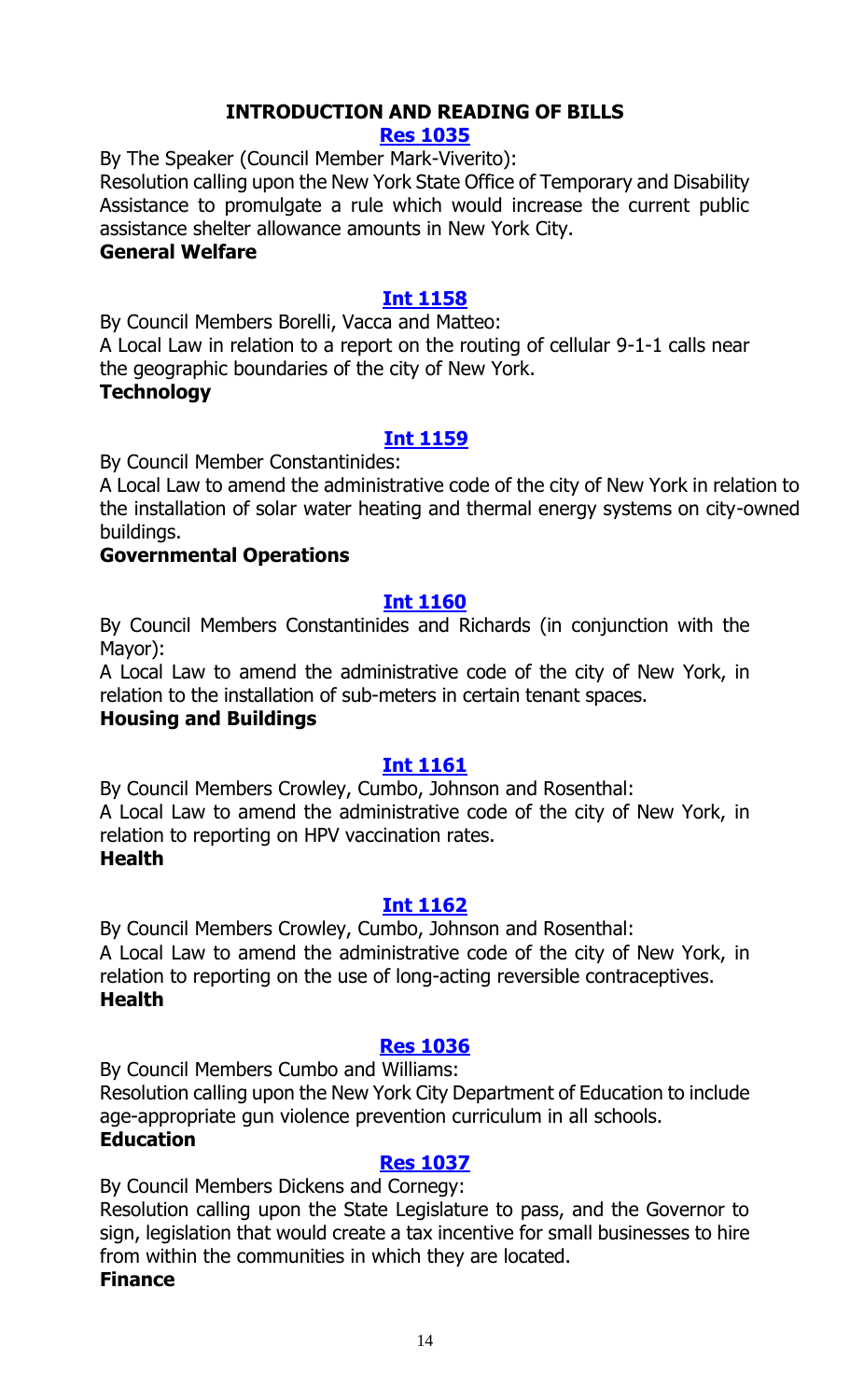# **[Res 1038](http://legistar.council.nyc.gov/LegislationDetail.aspx?ID=2694029&GUID=8F85D3DF-A2E7-4E04-A4F4-44ECAA468446&Options=ID|Text|&Search=)**

By Council Member Espinal:

Resolution calling upon the State Legislature to pass, and the Governor to sign, legislation that would provide tax benefits to individuals working in the creative arts industry and to property owners who construct or lease commercial space to creative artists or creative arts organizations. **Finance**

# **[Res 1039](http://legistar.council.nyc.gov/LegislationDetail.aspx?ID=2694028&GUID=843388D5-960C-4AEF-9447-2A8FBE9B3C6A&Options=ID|Text|&Search=)**

By Council Members Espinal and Mealy:

Resolution calling upon the New York State Legislature to pass and Governor Cuomo to sign S.7049/A.9648, which would ensure that participants in the Special Supplemental Nutrition Program for Women, Infants and Children may receive foods from any vendor approved by such program, including infant formula.

#### **Health**

# **Preconsidered [Res 1040](http://legistar.council.nyc.gov/LegislationDetail.aspx?ID=2688386&GUID=95DACD9C-7B53-4F96-947D-FBEB1C7E564B&Options=ID|Text|&Search=)**

By Council Member Ferreras-Copeland:

Resolution approving the new designation and changes in the designation of certain organizations to receive funding in the Expense Budget. **Finance**

# **[Int 1163](http://legistar.council.nyc.gov/LegislationDetail.aspx?ID=2693991&GUID=A327670F-8059-4202-B846-D08F8A791771&Options=ID|Text|&Search=)**

By Council Members Garodnick, Richards, Johnson and Constantinides (in conjunction with the Mayor):

A Local Law to amend the administrative code of the city of New York, in relation to expanding the list of buildings required to be benchmarked for energy and water efficiency.

#### **Housing and Buildings**

# **[Int 1164](http://legistar.council.nyc.gov/LegislationDetail.aspx?ID=2693986&GUID=64D0A7F8-BF8A-41BB-A237-BB45C7FA98DB&Options=ID|Text|&Search=)**

By Council Members Johnson and Levin:

A Local Law to amend the administrative code of the city of New York, in relation to information regarding unlawful evictions.

# **General Welfare**

#### **[Int 1165](http://legistar.council.nyc.gov/LegislationDetail.aspx?ID=2694010&GUID=FEBBCC18-E217-4324-8914-1206C6F65A10&Options=ID|Text|&Search=)**

By Council Members Richards and Constantinides (in conjunction with the Mayor):

A Local Law to amend the administrative code of the city of New York, in relation to upgrading lighting systems in certain buildings.

#### **Housing and Buildings**

# **[Int 1166](http://legistar.council.nyc.gov/LegislationDetail.aspx?ID=2694008&GUID=F8058847-2708-45AE-A8E9-646A99AA12D1&Options=ID|Text|&Search=)**

By Council Members Richards, Torres, Johnson and Williams:

A Local Law in relation to reporting on violations issued to three-quarters houses.

# **General Welfare**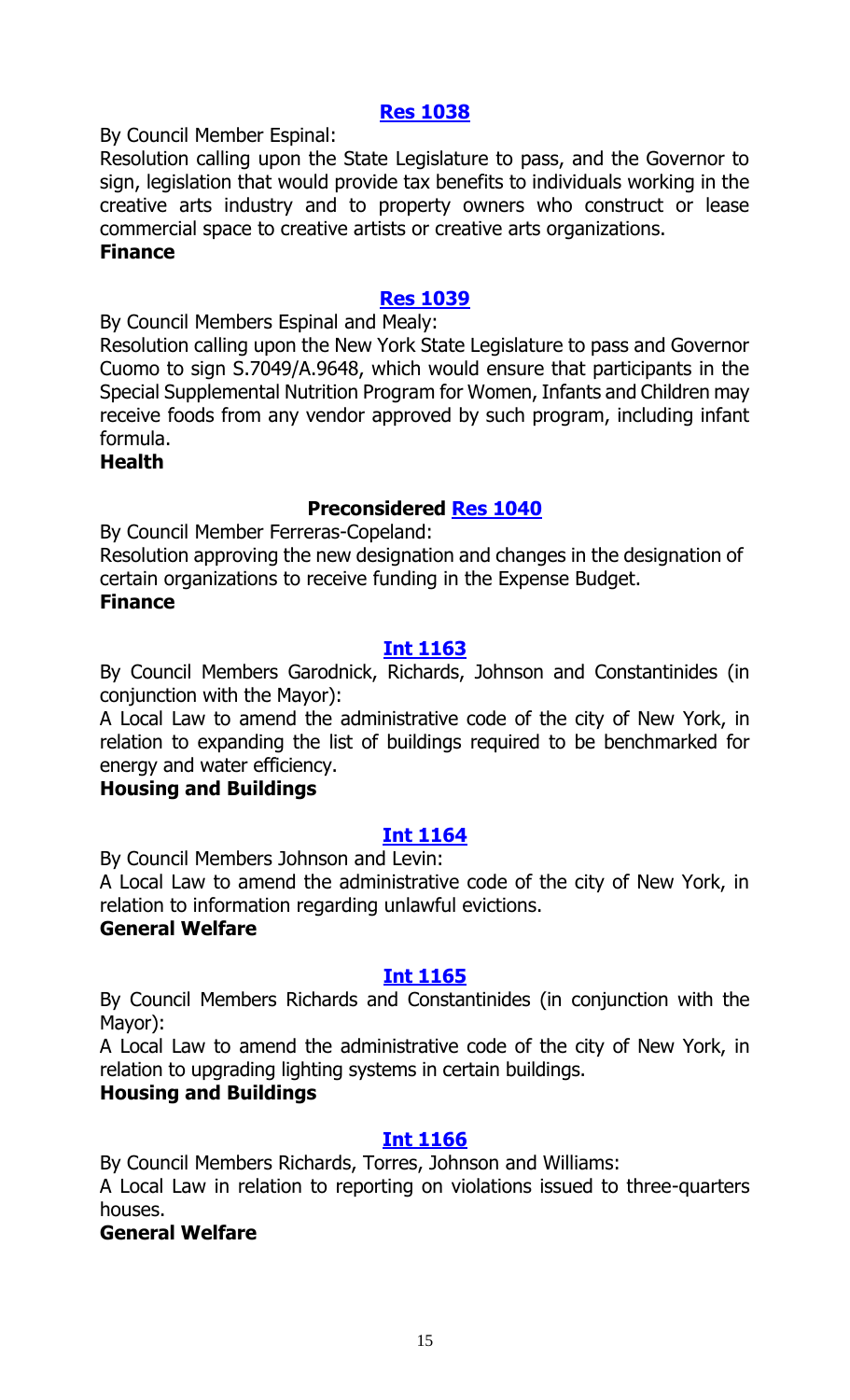# **[Res 1041](http://legistar.council.nyc.gov/LegislationDetail.aspx?ID=2694021&GUID=86B437E5-5DBF-46A3-AA72-1EF7F77D4ABD&Options=ID|Text|&Search=)**

By Council Member Richards:

Resolution calling upon the State Legislature to pass, and the Governor to sign, legislation that would extend the property tax abatement for the installation of a solar electric generating system to the installation of a solar thermal system.

#### **Finance**

# **[Int 1167](http://legistar.council.nyc.gov/LegislationDetail.aspx?ID=2694004&GUID=2A8D8583-749F-496F-BF1F-01DF6CAA4549&Options=ID|Text|&Search=)**

By Council Members Torres, Richards and Williams:

A Local Law to amend the administrative code of the city of New York, in relation to time limits on the receipt of relocation services.

#### **Housing and Buildings**

# **[Int 1168](http://legistar.council.nyc.gov/LegislationDetail.aspx?ID=2694005&GUID=8565678A-F9CA-4AC2-871A-59C6C60EB09A&Options=ID|Text|&Search=)**

By Council Members Torres, Richards and Williams:

A Local Law to amend the administrative code of the city of New York, in relation to making it unlawful to mandate medical treatment and expanding who may institute a housing court claim.

#### **Housing and Buildings**

# **[Res 1042](http://legistar.council.nyc.gov/LegislationDetail.aspx?ID=2694026&GUID=064A87BE-32A7-46BA-B6AB-4B3EF68D3F42&Options=ID|Text|&Search=)**

By Council Members Treyger, Barron, Greenfield, Johnson, and Rose: Resolution calling upon the New York State Legislature to pass, and the Governor to sign, legislation that would reinstate the Barbara Clark Leaders of Tomorrow scholarships funded by the New York Lottery.

# **Higher Education**

# **[Int 1169](http://legistar.council.nyc.gov/LegislationDetail.aspx?ID=2694009&GUID=CAEE60DC-4E40-4BC0-8B74-0202EE140791&Options=ID|Text|&Search=)**

By Council Member Williams (by request of the Mayor):

A Local Law to amend the administrative code of the city of New York, in relation to conforming the New York city energy conservation code to the New York state energy code with amendments unique to construction in the city and repealing section 28-1001.2 in relation thereto.

# **Housing and Buildings**

# **[Int 1170](http://legistar.council.nyc.gov/LegislationDetail.aspx?ID=2694007&GUID=758D4A35-1F77-4543-9E35-D44BADFA18B9&Options=ID|Text|&Search=)**

By Council Members Williams and Eugene:

A Local Law to amend the administrative code of the city of New York, in relation to requiring the department of education to provide information requiring school compliance with the americans with disabilities act. **Education**

# **[Int 1171](http://legistar.council.nyc.gov/LegislationDetail.aspx?ID=2694006&GUID=EC211FD9-E10F-45A9-9DC6-DED828FEB1C0&Options=ID|Text|&Search=)**

By Council Members Williams, the Public Advocate (Ms. James), Richards and Torres:

A Local Law to amend the administrative code of the city of New York, in relation to verification of occupancy for relocation services.

# **Housing and Buildings**